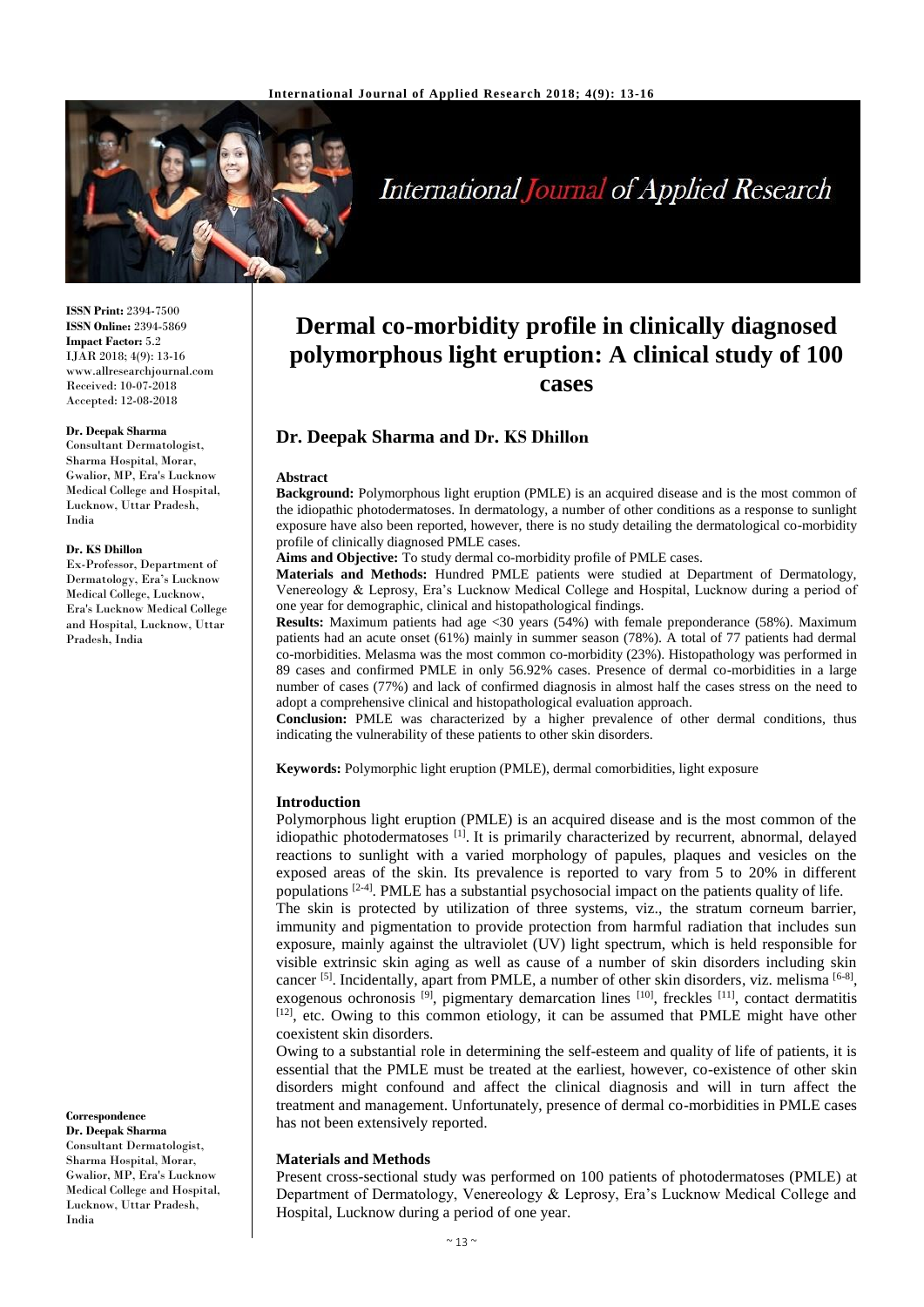Patients having immunocompromised status, malignancy, Drug and Chemical induced photosensitivity and those having dermatoses exacerbated by UVR were excluded from the assessment.

The study was approved by Institutional Ethical Committee. Informed consent was taken from all the patients. A detailed history was taken with reference to the past history of similar episodes, family history of any similar illness, mode of onset, progression of the disease, seasonal variation and the extent of the involvement.

A detailed general examination was carried out in all cases with particular reference to find out the distribution of skin lesions, type of skin lesions, any secondary changes. Local examination was carried out methodically in every patient to find out the morphological features of every skin lesion. All systems were carefully examined to find out any associated abnormalities in other systems.

All the cases were investigated for skin biopsy, complete Blood Count and urine for albumin, sugar and microscopy. Digital Photographs were taken, after taking informed written consent. The identity of the patient was kept confidential.

All the data analysis was performed using IBM SPSS ver. 20 software. Quantitative data was expressed as mean ± standard deviation (SD) whereas categorical data was expressed as percentage. Cross tabulation and frequency distribution was used to prepare the table and Microsoft excel 2010 was used to prepare the required graph. Level of significance was assessed at 5% level.

#### **Results**

Majority of patients were aged  $\langle 30 \rangle$  years (54%), were females (58%), mainly students (32%) and housewives

(28%). Mean BMI of patients was  $21.43\pm3.78$  kg/m2. Only 11% had family history of PMLE. A total of 5% had drug allergy. History of tobacco, alcohol and/or smoking was reported by 20% patients. Majority were affected in summer (76%), however, a total of 24% were affected in winter.

Maximum had <6 months' history of current illness. Burning sensation (34%), itching (34%) or both itching and burning sensation together (28%) were the presenting complaints. Majority had acute onset (61%). A total of 57 (57%) had treatment history for PMLE.

|  |  | Table 1: Physical examination of PMLE patients |  |  |
|--|--|------------------------------------------------|--|--|
|--|--|------------------------------------------------|--|--|

| <b>Physical examination</b> | Percentage                |    |
|-----------------------------|---------------------------|----|
|                             | Carries                   | 6  |
| <b>Oral Cavity</b>          | Normal                    | 63 |
|                             | Staining                  | 32 |
|                             | 6                         |    |
|                             | 11                        |    |
|                             | Eczematous                | 8  |
| Type of lesions             | Papular                   | 64 |
|                             | Plaque                    | 28 |
| Number                      | Multiple                  | 85 |
|                             | Single                    | 15 |
|                             | Irregular                 | 53 |
| Shape                       | Regular                   | 47 |
|                             | Rough                     | 55 |
| Surface                     | Shiny                     | 7  |
|                             | Smooth                    | 38 |
| Poorly defined margins      | 22                        |    |
| Distribution                | Neck and Forearm          | 45 |
|                             | Face and Neck and Forearm | 25 |

Data is expressed as percentage



Histopathological evaluation could be done in 88% cases. It was confirmed as PMLE in 54 (56.92%) cases, in 23 (27.54%) it was confirmed as chronic non-specific dermatitis and in 11 (15.54%), it was confirmed as mild chronic dermatitis.

#### **Discussion**

Polymorphous light eruption (PMLE) is primarily characterized by cardinal symptom of severe pruritic skin lesions. Macular, papular, papulovesicular, urticarial, multiforme and plaque-like variants are differentiated morphologically, hence the name polymorphous [13]. It usually affects the upper chest, upper arms, backs of the hands, thighs, and the sides of the face. The skin lesions resolve spontaneously within several days of stopping sun exposure and to accelerate this external application of glucocorticoids is recommended  $[14]$ . However, there are other skin conditions too that generally have sun exposure as the principle etiology and hence their coexistence or overlapping role in PMLE cases cannot be ruled out.

The present study showed presence of other skin disorders in a high proportion of PMLE patients (77%). As the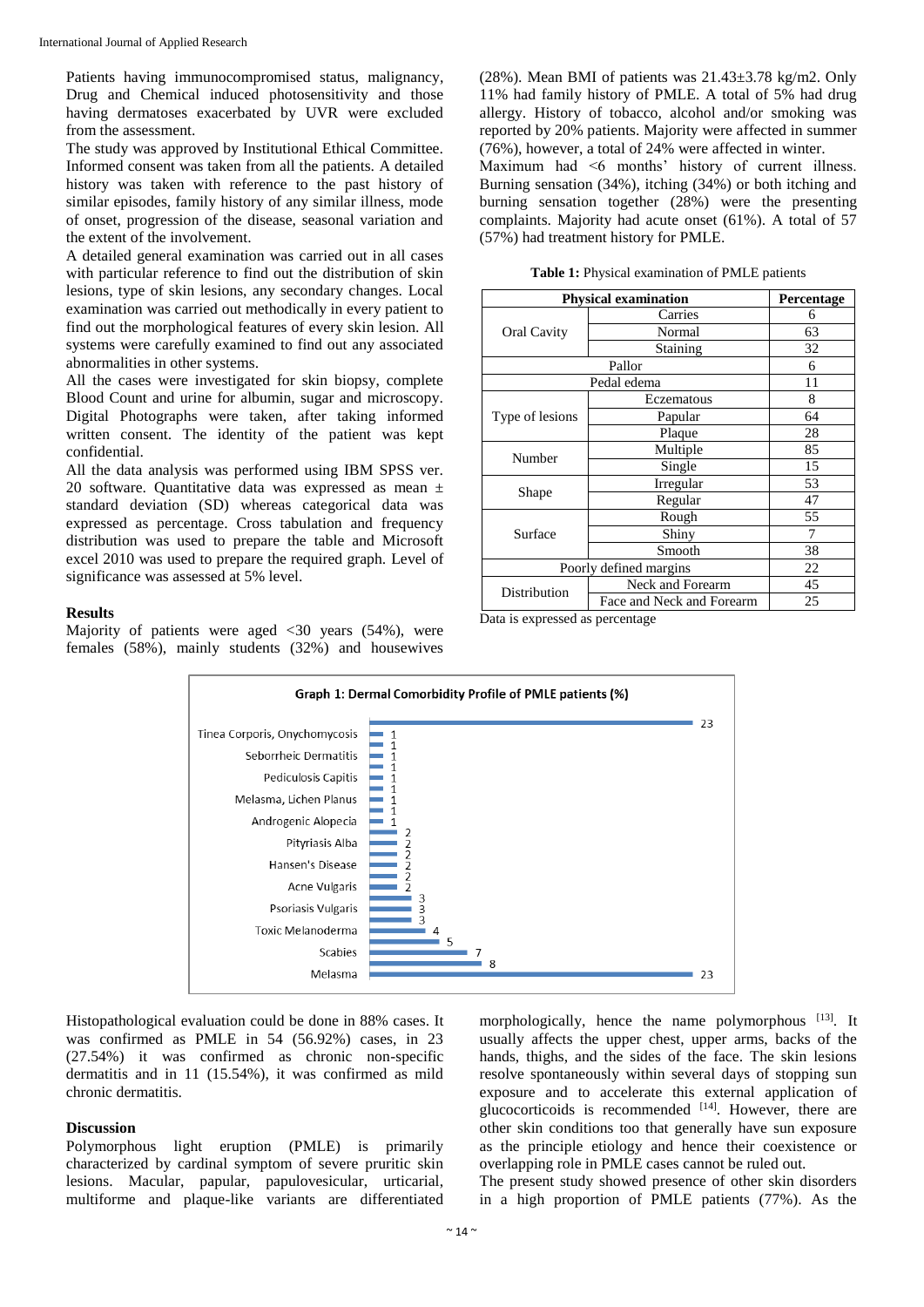etiology of PMLE primarily includes sun exposure, which is also a triggering factor for spectrum of skin disorders including skin cancer  $[15-17]$ . Most of these coexisting problems are hyperpigmentation disorders with sun exposure being the common etiological or aggravating risk factor [18, 19] .

In present study, melasma was the most common coexisting skin condition. There was predominance of women in reproductive age group  $\left( \langle 30 \rangle$  years), hence the coexistence of melasma cannot be ruled out. Histologically, apart from epidermal pigmentation melasma is characterized by extracellular matrix abnormality, especially solar elastosis and disrupted basement membrane. In the dermis, an increase in vascularity and an increase in the number of mast cells has also been reported [20].

The other common coexistent skin disorders included freckles, scabies and irritant contact dermatitis which together affected 20% of the patients. Although, for freckles and irritant contact dermatitis, sun exposure has been reported as a possible etiology [11, 12] however for scabies no such etiology has been reported. In present study, lentigines, psoriasis vulgaris and seborrheic keratosis accounted for 9% of total cases (3% each). Solar lentigines are a less common yet sun-exposure related skin disorder. It generally occurs on the sun-exposed areas of the body. The backs of hands and face are common areas. Lentigines are benign in nature and generally do not require treatment other than for cosmetic purposes.

In present study, histopathological confirmation of PMLE could be done in 59.92% of cases, indicating the need to carry out a proper differential diagnosis in these patients, particularly in skin disorders which has clinical presentation similar to PMLE. The presence of other skin conditions indicates the need for effective plan of management. It must be borne in mind that most of the patients with PMLE seek treatment for quality of life related concerns and hence a holistic approach for diagnosis and treatment is recommended.

The present study was an attempt to explore the coexisting skin disorders in PMLE patients and provided some useful information. In light of the information provided by this preliminary work, further studies on this aspects are required.

### **Conclusion**

The findings of the study showed PMLE was characterized by a high rate of other dermal conditions, thus indicating the vulnerability of these patients to other skin disorders. Presence of coexisting dermal conditions indicated the need to carry out a holistic and exhaustive differential diagnosis and a comprehensive treatment and management strategy to derive full patient satisfaction.

#### **References**

- 1. Fitzpatrick TB. Dermatology in general medicine Ed (2) New York McGraw Hill. 1974; 961-8:977-1036.
- 2. Lew R, Jacob J. Polymorphous light eruption: a common skin disease uncommonly recognized in the Hispanic population. Oxford Medical Case Reports. 2014; (8):145-7.
- 3. Murthy PS, Kar PK, Grover S, Rajagopal R. Polymorphous light eruption in ground crew. IJASM. 2006; 50(1):39-43.
- 4. Sharma L, Basnet A. A clinico epidemiological study of polymorphic light eruption. Indian J Dermatol Venereol Leprol. 2008; 74:15-7.
- 5. Richards HL, Ling TC, Evangelou G *et al*. Psychologic distress in polymorphous light eruption and its relationship to patients' beliefs about their condition. J Am Acad Dermatol. 2007; 56(3):426-31.
- 6. Sarvjot V, Sharma S, Mishra S, Singh A. Melasma: A clinico pathological study of 43 cases. Indian J Pathol Microbiol. 2009; 52:357-359.
- 7. Kang HY, Hwang JS, Lee JY, Ahn JH, Kim JY, Lee ES *et al*. The dermal stem cell factor and c-kit are overexpressed in melasma. Br J Dermatol. 2006; 154(6):1094-9.
- 8. Ortonne JP, Arellano I, Berneburg M, Cestari T, Chan H, Grimes P *et al*. A global survey of the role of ultraviolet radiation and hormonal influences in the development of melasma. J Eur Acad Dermatol Venereol. 2009; 23(11):1254-62.
- 9. Bhattar PA, Zawar VP, Godse KV, Patil SP, Nadkarni NJ, Gautam MM. Exogenous Ochronosis. Indian Journal of Dermatology. 2015; 60(6):537-43.
- 10. Somani VK, Razvi F, Sita VV. Pigmentary demarcation lines over the face. Indian J Dermatol Venereol Leprol. 2004; 70:336-41.
- 11. Praetorius C, Sturm RA, Steingrimsson E. Sun-induced freckling: ephelides and solar lentigines. Pigment Cell Melanoma Res. 2014; 27(3):339-50.
- 12. Sasseville D. In: The ILO encyclopedia of occupational health and safety. 4. Stellman JM, editor. Geneva: International Labor Office; Occupational contact dermatitis. 1998; 12:9-13.
- 13. Hönigsmann H. Polymorphous light eruption. Photodermatol Photoimmunol Photomed. 2008; 24:155- 61.
- 14. Lehmann P, Schwarz T. Photodermatoses: Diagnosis and Treatment. Deutsches Ärzteblatt International. 2011; 108(9):135-41.
- 15. Green A, Whiteman D, Frost C, Battistutta D. Sun exposure, skin cancers and related skin conditions. J Epidemiol. 1999; 9(6):S7-13.
- 16. Lehmann P. Sun exposed skin disease. Clin Dermatol. 2011; 29(2):180-8.
- 17. Taylor CR, Sober AJ. Sun exposure and skin disease. Annu Rev Med. 1996; 47:181-91.
- 18. Katsambas A, Antoniou C. Melasma: Classification and treatment. J Eur Acad Dermatol Venereol. 1995; 4:217- 23.
- 19. Davis EC, Callender VD. Post inflammatory Hyperpigmentation: A Review of the, Clinical Features, and Treatment Options in Skin of Color. The Journal of clinical and aesthetic dermatology. 2010; 3(7):20-31.
- 20. Kwon S-H, Hwang Y-J, Lee S-K, Park K-C. Heterogeneous Pathology of Melasma and Its Clinical Implications. Int. J Mol. Sc. 2016; 17:824.
- 21. Johnston G, Sladden M. Scabies: diagnosis and treatment. BMJ : British Medical Journal. 2005; 331(7517):619-22.
- 22. Ortonne JP, Pandya AG, Lui H, Hexsel D. Treatment of solar lentigines. J Am Acad Dermatol. 2006; 54(5- 2):S262-71.
- 23. Menter A, Gottlieb A, Feldman SR *et al*. Guidelines of care for the management of psoriasis and psoriatic arthritis: section 1. Overview of psoriasis and